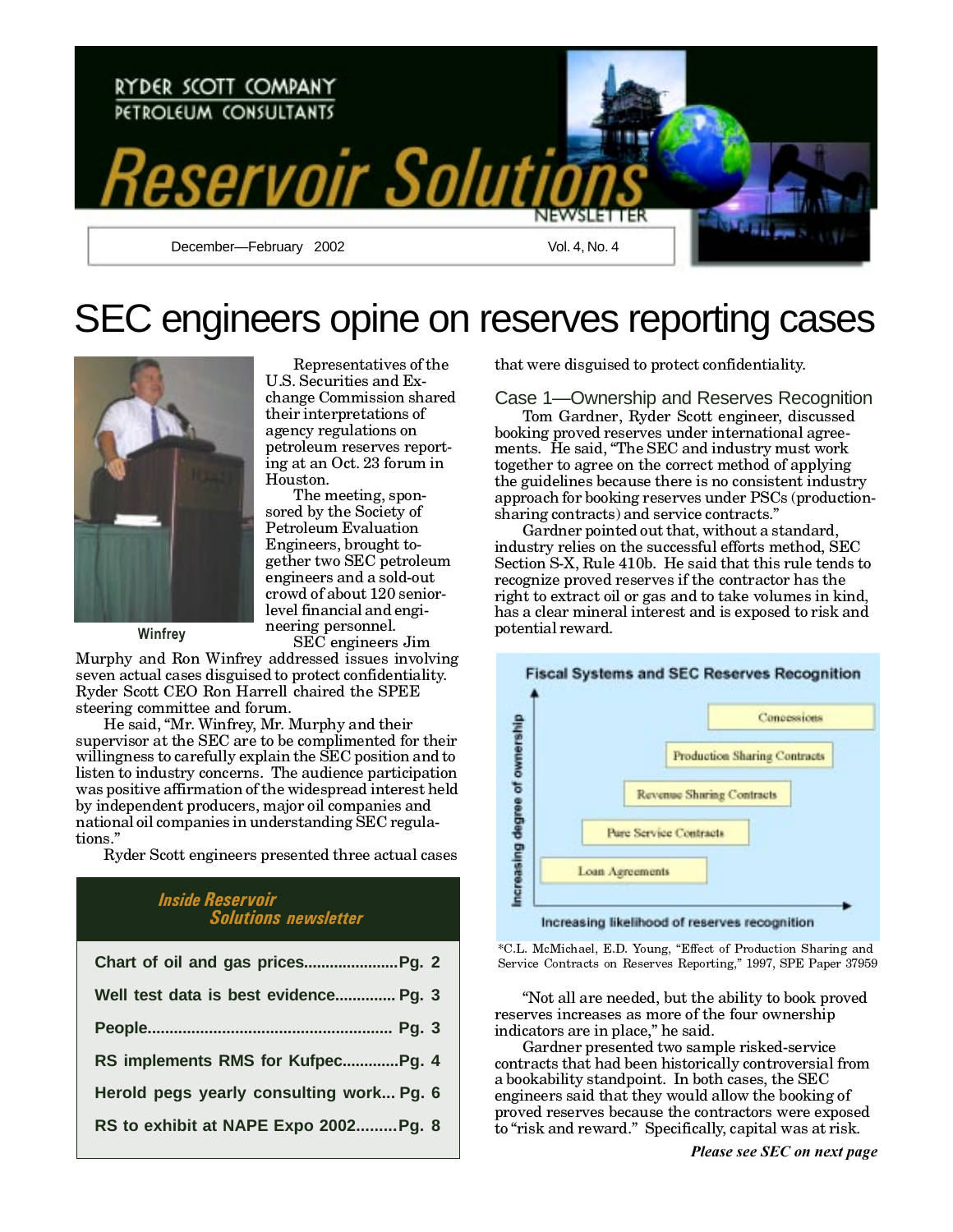## **SEC-Cont.** from Page 1

Case 2—One Legal Spacing In another case study, Gardner focused on a field-development project in the Former Soviet Union. The operator planned to drill 883 wells in a 78,600-acre area over six years, he said. The geologic model, which was based on extensive wellto-well correlation and cross section work, indicated a continuous, sufficiently thick, commercially productive sand over the entire reservoir.

The depositional and geologic models agreed, said Gardner. The operator had also delineated the oilwater contact and analyzed reprocessed 2D seismic data. All 33 delineation wells tested commercial rates of oil. The operator had drilled 20-plus new wells inside the commercial-limit contour that tested at commercial rates.

The operator wanted to book all scheduled locations within the "commercially productive" contour as proved undeveloped, said Gardner. However, the SEC

#### **Publisher's Statement**

Reservoir Solutions newsletter is published quarterly by Ryder Scott Company LP Petroleum Consultants. Established in 1937, the reservoir evaluation consulting firm performs more than  $1,000$  studies a year. Ryder Scott has issued reports on more than 200,000 wells or producing entities in<br>North America. The firm has also evaluated hundreds of international oil and gas properties involving thousands of wells Ryder Scott multidisciplinary studies incorporate geophysics, petrophysics, geology, petroleum engineering, reservoir simulation and economics. With 117 employees, including 66 engineers and<br>geoscientists, Ryder Scott has the capability to complete the largest, most complex reservoir-evaluation projects in a timely manner.

#### **Board of Directors**

Ronald Harrell Chairman and CEO Don P Roesle President and COO John E. Hodgin Exec. V. President

John R Warner Exec. V.P.-Intl. Fred P Richoux Sr. Vice President Larry T. Nelms Sr. Vice President

**Reservoir Solutions** Editor: Mike Wysatta **Business Development Manager** 

**Ryder Scott Company LP** 1100 Louisiana, Suite 3800 Houston, Texas 77002-5218 Phone: 713-651-9191; Fax: 713-651-0849 Denver, Colorado; Phone: 303-623-9147 Calgary, AB, Canada; Phone: 403-262-2799 E-mail: info@ryderscott.com Web site: www.ryderscott.com

engineers said that those locations could not be booked as PUDs because many were located more than one legal spacing from commercially productive wells.

Murphy and Winfrey stressed that the standard for booking locations greater than one location from existing production is "certainty of production," not "reasonable certainty." The latter, they affirmed, is applied to locations directly offsetting commercial producers. The SEC engineers said that they might reconsider their determination if the operator could have used pressure-test data to demonstrate connectivity of the reservoir between wells.

## Case 3-Flow Testing in GOM

Bob Wagner, vice president and engineer at Ryder Scott, presented a Gulf of Mexico deepwater discovery case that focused on two SEC regulations critical to booking proved reserves:

Under current SEC regulations, reserves cannot be booked to a reservoir that hasn't been flow tested in a new field.

Also, regulations limit the reservoir volume that can be booked down to the lowest known gas (LKG) seen in the wellbore, a reserves volume that may be as

little as two months of production.

Wagner showed well-log measurements indicating outstanding gas effect crossover and 31 percent porosity. He said that the log was better than those from all producing wells in a comparable horizon in a field six miles away. The well was also drilled into a seismic amplitude that extended below the LKG. This was similar to five of six wells in the closest field, said Wagner.

Relying on extensive knowledge of the area, the operator had no plans to test the well or side track it down dip to test the limits of the reservoir, Wagner related. The operator planned to book the entire area as proved. The smaller partner wanted to test the well and possibly side track to maximize reserves bookings under SEC regulations, said Wagner.

In response, the SEC engineers indicated that they might allow the reserves to be booked as proved without a test and to assign an area below the LKG in limited cases, if compelling evidence demonstrated reasonable certainty.

"The playing field is not level in terms of how much leeway each company gets. When the larger, operator books reserves internally, the number is buried and immate-

Please see SEC on Page 8



The historical price chart shows the monthly average cash market prices for the following: WTI crude at Cushing (NYMEX), Brent crude and Henry Hub gas.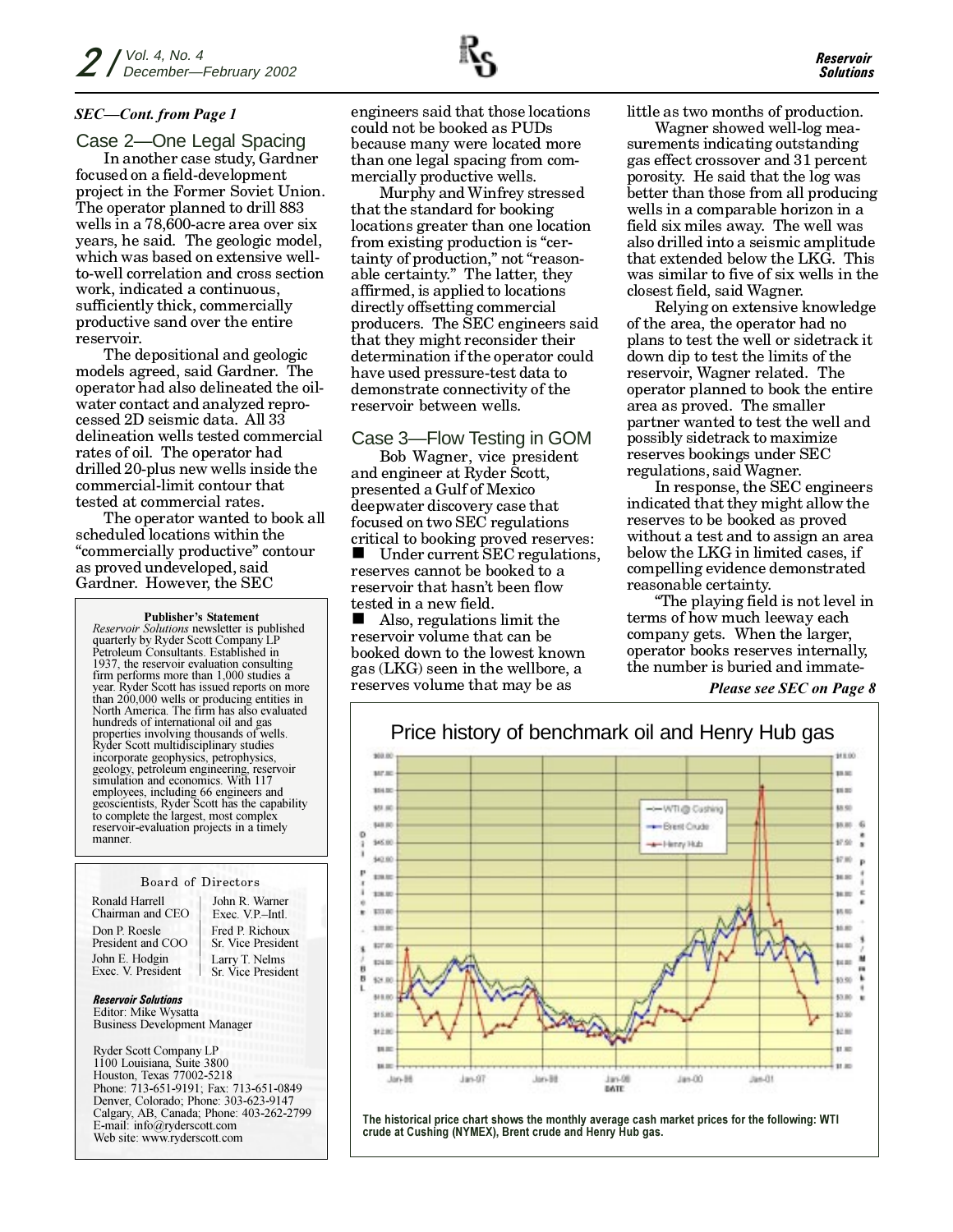

# Well test data is "best evidence," Brown tells CIM

Keith Brown, vice president and manager at Ryder Scott Canada, told a special interest group of the Canadian Institute of Mining, Metallurgy and Petroleum (CIM) that although "a lot of reserves can be

degree of certainty." He said, "Unless we are dealing with an infill well in a clearly defined pool or a very good analog, we may not want to categorize reserves as proved without a test."

determined by decline-curve analysis, a significant portion will be based on information from well tests." To support that, he reported that Ryder Scott Canada performed property appraisals of sales packages that sold for \$400 million last year and about half of those properties were evaluated by analyzing required well-test data of some kind.



Brown spoke to the CIM G40/G52 industry group at an extended luncheon Oct. 11. G40 makes recommen-

dations to the Alberta Energy and Utility Board for its Guide 40 on pressure and deliverability testing of oil and gas wells. The G52 group addresses electronic filing of information.

He said that most companies strike a balance between minimizing test expenses, maximizing production and increasing reservoir characterization information. "Everyone wants to cut costs, especially when prices are down. It costs money to run tests and report them," he said.

Brown referred to a CIM/Society of Petroleum Evaluation Engineers definition that stipulates that proved reserves have to be estimated with a "high

Brown cited log response as good evidence for estimating gas reserves, drill-stem testing as better evidence and four-point deliverability testing as the best. "Probably the most important information on gas wells is quality pressure and flow data," said Brown, citing well tests, DSTs, static gradients, pressure-transient analysis and absolute open-flow tests.

He remarked that the need for working with accurate information has never been more important

than now. "These are changing times for those of us in reserves evaluations, as evidenced by the ASC (Alberta Securities Commission) task force and the inclusion of references to the CIM definitions and guidelines in security legislation. Also consider the introduction of the Canadian Oil and Gas Evaluations Handbook, including the new CIM reserves definitions and guidelines. Add to that the APEGGA (Association of Professional Engineers, Geologists and Geophysicists of Alberta) initiative under the Practice Review Board. Our responsibilities and, perhaps more importantly, our liabilities are being more clearly defined," Brown concluded.

# People



Olds

Dan Olds, formerly a manager at PricewaterhouseCoopers, recently joined Ryder Scott as a petroleum engineer. He was a manager of business restructuring services and petroleum engineering consulting at PWC for nine years. Olds specialized in property valuation projects involving acquisition packages, petroleum reserves and litigation support, expert witness testimony, annual

reserves reviews and federal tax credits. While at the PWC financial services advisory group, he also managed energy bankruptcies and restructuring.

Before that, Olds was manager of engineering and acquisitions at Wintershall Energy from 1984 to 1992. With more than 20 years industry experience, he also was a drilling and completions engineer early in his career. Olds has a BS degree in petroleum engineering from West Virginia University and a MBA degree from the University of Houston.



Hambly



**Sargent** 

Eric M. Hambly, formerly a reservoir engineer at ExxonMobil Production Co. for more than three years, also joined Ryder Scott as a petroleum engineer recently. As a project coordinator and team leader, he designed a field development program for a CO<sub>2</sub> flood project. Hambly also evaluated and implemented a major tight-gas horizontal drilling program. He has BS and MS degrees in chemical engineering from Brigham Young University.

William M. Sargent, a former vice president at Ryder Scott, recently died in Bryan, TX. He retired from Ryder Scott in 1991 after 13 years as a petroleum engineer. Sargent will be missed greatly by Ryder Scott and by his friends and colleagues in the industry.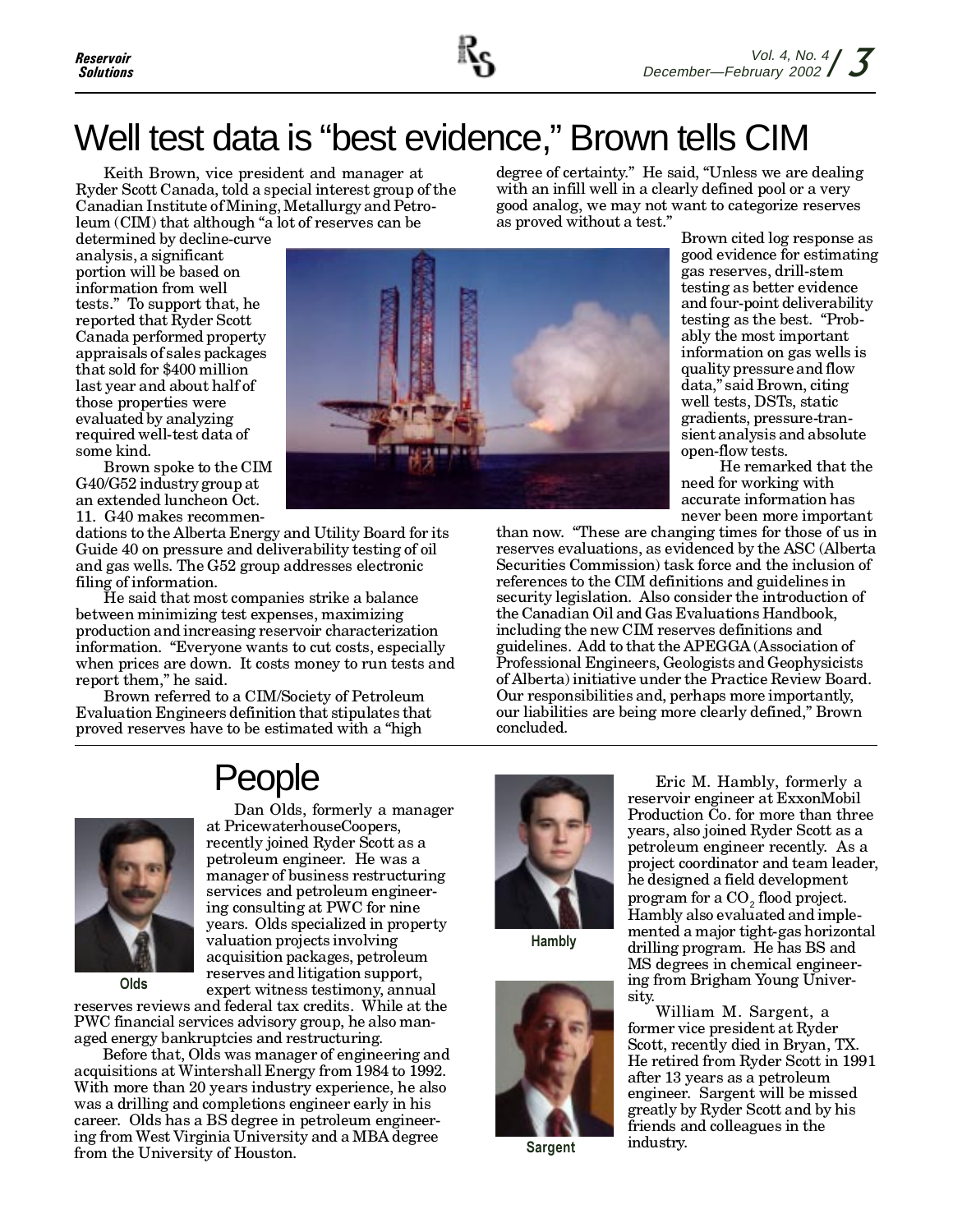

# **Reserves management** system brings<br>standardization to **Kufpec**

Ryder Scott conducts more than 1,000 studies a year and has worked with a vide variety of reserves systems. "In our experience, we've seen what works and what doesn't," said Ro<br>Harrell, CEO. "Companies who would like to examine their reserves process can benefit said Ron from Ryder Scott's expertise.

Kuwait Foreign Petroleum Exploration Co. (Kufpec), the state-owned multinational  $E&P$  company of Kuwait, has just finished implementing a reserves management system (RMS) designed by Ryder Scott. "Our independence was brought to bear on the project," said Jeffrey Wilson, Ryder Scott engineer in charge of the project. "System development was not influenced by software vendors. Rather, the development rationale was based on our independent audit of the Kufpec processes relative to overall business goals."

Built into the RMS is a mechanism to provide Kufpec management with early warnings of the potential for significant reserves changes to a field. "Management now has the necessary information ahead of time to offset declining rates in one field by timing increases in another field," said Wilson. "By scheduling the startup of new recovery projects and adjusting production schedules, Kufpec can avoid erratic annual swings."

"All too often, we see an office, group or even individual engineers using programs and methods that are different from other individuals in the same company." — Jeffrey Wilson

The RMS establishes company-wide standardization of methods and tools for managing reserves. "Kufpec's situation was similar to many other companies seeking more integration among staff engineers working different properties. All too often, we see an office, group or even individual engineers using programs and methods that are different from other individuals in the same company," said Wilson. Under the new system, management can conduct field-to-field



A Ryder Scott onsite team worked with Kufpec. From left are Ron Harrell, CEO at Ryder Scott; Alan Frison, engineer at Ryder Scott; Abdullah Al-Nibari with Kufpec; Jeffrey Wilson, engineer at Ryder Scott; and John Hodgin, executive vice president at Ryder Scott.

comparisons knowing that consistent evaluation methods have been used.

To begin its investigation, Ryder Scott conducted several meetings with Kufpec personnel at all levels to determine business objectives and goals to be accomplished with a new reserves system. Kufpec was also asked to prioritize desired system characteristics. The company ranked flexibility, reliability, efficiency, automation and cost relative to one another.

Each software program offers specific advantages and disadvantages over competing programs. "We had to consider the tradeoffs in one system vs. another. For instance, a more flexible system can handle more situations, but at the same time, it may be less automated and user friendly," said Wilson. Ryder Scott also identified any other software constraints, such as existing programs or databases, so that integration issues could be analyzed.

The firm considered a variety of commercial software programs. "Merak (Projects Ltd.) and Landmark (Graphics Corp.) each offer fairly complete program packages, but many other programs, including our own CashFlow program, may be more appropriate depending on client needs," said Wilson. Ryder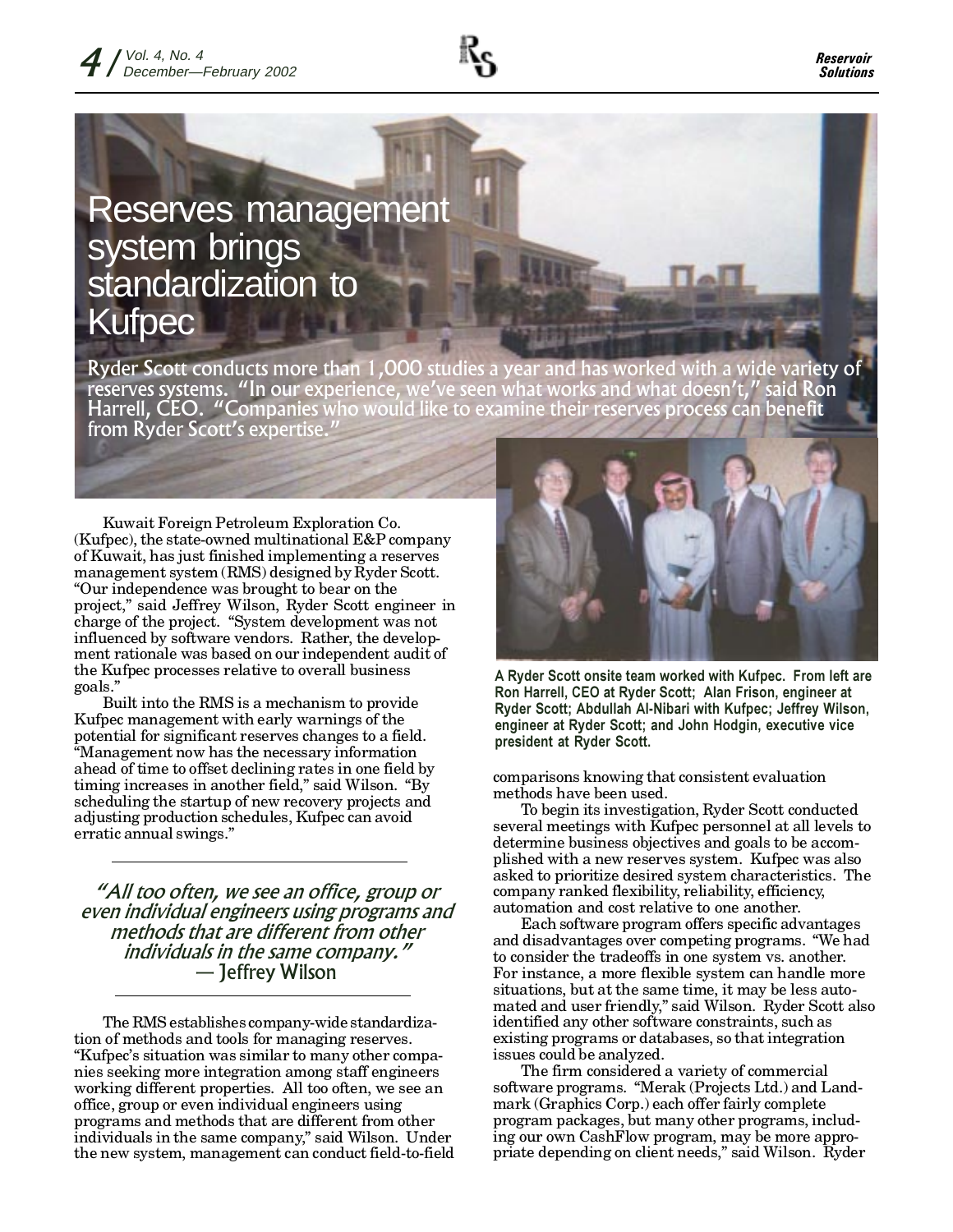

Ryder Scott mentored Kufpec personnel in SPE/WPC reserves and resources categories by conducting seminars and training classes.

Scott is capable of integrating its proprietary CashFlow application with commercial applications and using custom database and application programming.

Commercial software out of the box does not always offer a ready-made, best solution. Tailoring the system through custom development is sometimes necessary to give it the needed capabilities. "This is often true when working with a company's proprietary programs and databases or when combining software programs from different vendors to create a 'best of breed' system," said Wilson.

Ultimately, Ryder Scott furnished a software evaluation report citing the advantages/disadvantages of viable options, a recommendation based on the needs of Kufpec and an implementation plan. Ryder Scott recommended the Merak PEEP economic evaluation and decline analysis program, because Kufpec did not require integration with its proprietary systems and because the company needed built-in production-sharing agreement-modeling capabilities.

Ryder Scott headed off potential user "snags" or trouble spots in using the commercial software by preparing detailed user documentation in a compre-

# What is a reserves management system?

A reserves management system combines

hensive manual unavailable from the vendor. "The tradeoff with a highly automated program is that it is easy to calculate incorrect values accidentally," said Wilson. "We identified potential issues and recommended specific processes to avoid implementation and usage problems for Kufpec." Merak gave Ryder Scott permission to create and internally distribute the documentation to Kufpec because that specific type of support was not provided internationally.

The Ryder Scott-produced manual also documented the design of the reserves management process, charting workflow and timing of action items. In addition, the document specified the roles and responsibilities of various Kufpec personnel involved in the reserves process. For instance, it assigned individual tasks to positions – such as reserves coordinator, technical assistant, leadership team and reserves management committee – in creating, submitting and reviewing reserves during quarterly reporting cycles.

Standardization also included the Kufpec adoption of SPE/WPC (Society of Petroleum Engineers/World Petroleum Congress) petroleum reserves and resources definitions. Ryder Scott mentored Kufpec personnel in SPE/WPC reserves and resources categories by providing individual onsite consultation, seminars and training classes.

"Our professionals served on SPE committees that are directly or indirectly responsible for drafting and approving those definitions. Kufpec considered this qualification and others in commissioning Ryder Scott for the project," said Wilson. The technology transfer program included training in reserves estimation methods and software and process implementation for the RMS.

Ryder Scott also performed an in-depth property evaluation for Kufpec simultaneously with the implementation of the RMS in a two-team approach. "Kufpec now captures reserves more efficiently and analyzes various economic scenarios using different pricing sensitivity cases," said Wilson. Ryder Scott plans a process audit of the RMS sometime next year.



calculations, reserves classifying, proposal and documentation of reserves estimates, management review and approval and an external audit of reserves. The design of the process includes

> charting workflow, timing events and integrating the process with proper software and databases.

RMS design is one of several management advisory services offered by Ryder Scott. For further information on advisory services, please go to www.ryderscott.com.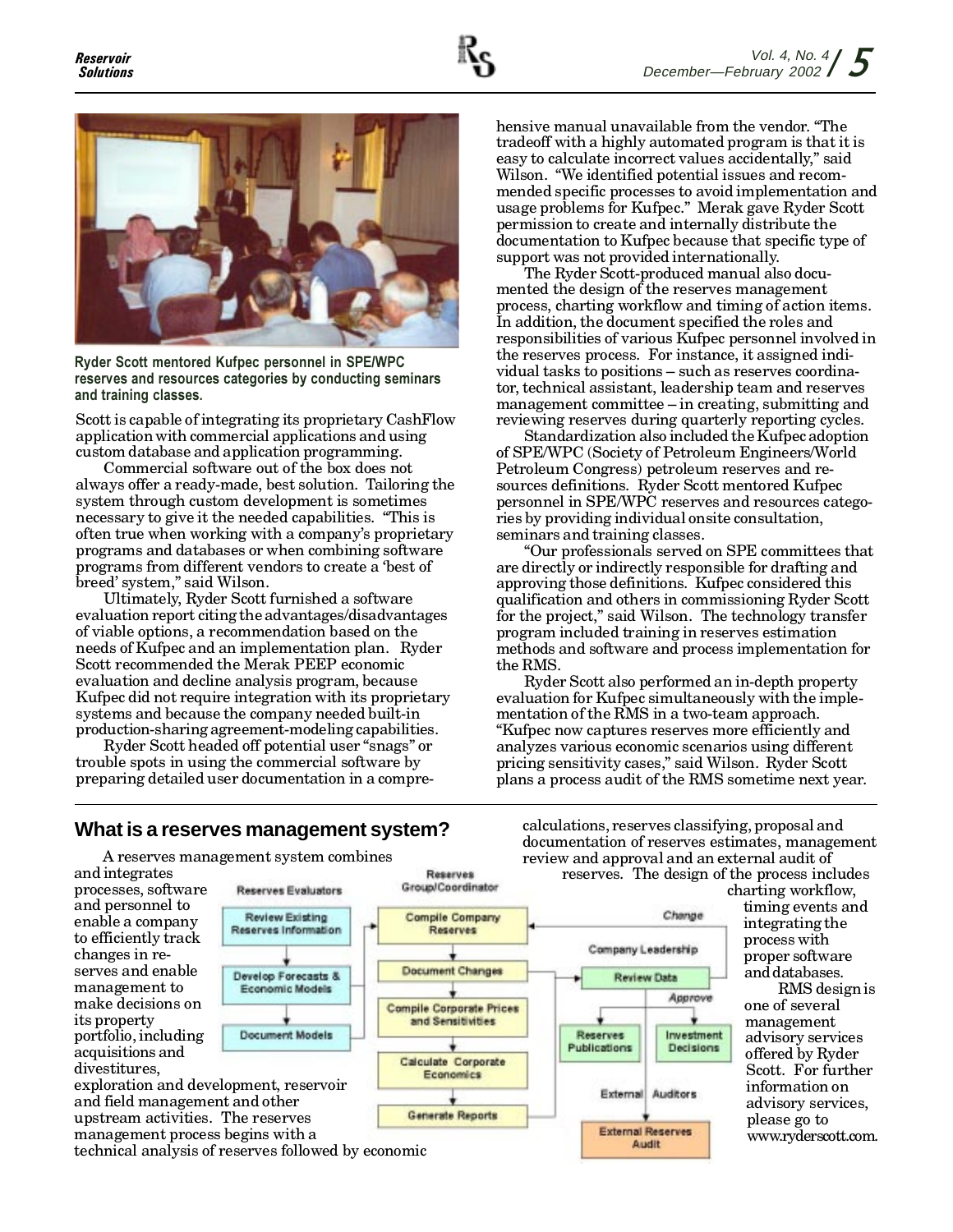

# Use of consultants to estimate annual reserves unchanged despite **M&A** effect

**Ryder Scott again most listed** consultant in the John S. Herold survey of the latest annual reports

espite industry consolidation, the practice of using independent consultants to estimate yearend petroleum reserves has not diminished, a recently published John S. Herold survey indicates. It shows that 3 out of 4 producers that identified reserves engineers in their 2000 annual reports cited independent engineering consultants vs. internal engineers. The 75 percent figure for consultant use is slightly lower than last year's 78 percentage, which is the highest since Ryder Scott has followed the survey beginning with the 1994 annual reports. John S. Herold Inc. is a Norwalk, CT-based independent research and consulting firm. (See sidebar on Page 7.)

This year's annual survey compiled year-end petroleum-reserves information from 404 publicly owned oil and gas companies listed on U.S. stock exchanges — fewer than last year's 498 companies, but a group of larger, combined companies. "Through various mergers and acquisitions, the industry consolidated in 1999-2000, which is reflected in the lower number of companies tracked," said Bill Jones, a vice president at Herold.



How 404 companies reported preparation of year-end reserves



Even with the drop-off, the number of companies citing consultants remained relatively flat in 2000. Of 195 companies disclosing reserves preparation methods, 147 used engineering firms, down slightly from 153 and 152 in 1999 and 1998, respectively, and an increase from 140 using consultants in 1997. This year, 48 companies indicated internal preparation of year-end reports.

The surveyed companies from the United States and various other countries reported their reserves under U.S. Securities and Exchange Commission guidelines. Once again this year, Ryder Scott retained its top position as the most listed independent consultant of record for preparing year-end reports. Ryder Scott was listed in 34 annual reports, followed by

25 listings for the No. 2 consultant  $-a$ more than 4-to-3 edge over the closest competitor.

The 34 listings of Ryder Scott are an increase from last year's 31 listings despite industry consolidation that saw mergers of Ryder Scott clients PennzEnergy Co., Union Pacific Resources Group, Arch Petroleum Inc., HarCor Energy Inc., Hugoton Energy Inc. and Rutherford Moran Oil Corp. "Those companies dropped off the Herold survey, but we retained much of that business," said Ryder Scott CEO Ron Harrell.

The survey is mostly limited to companies in North America and to a few U.S.-registered overseas corporations issuing American Depositary Receipts. As such, it is not designed to measure the use of consultants in a worldwide market.

"During that period, four of our six" biggest clients were companies outside North America and year-end reserves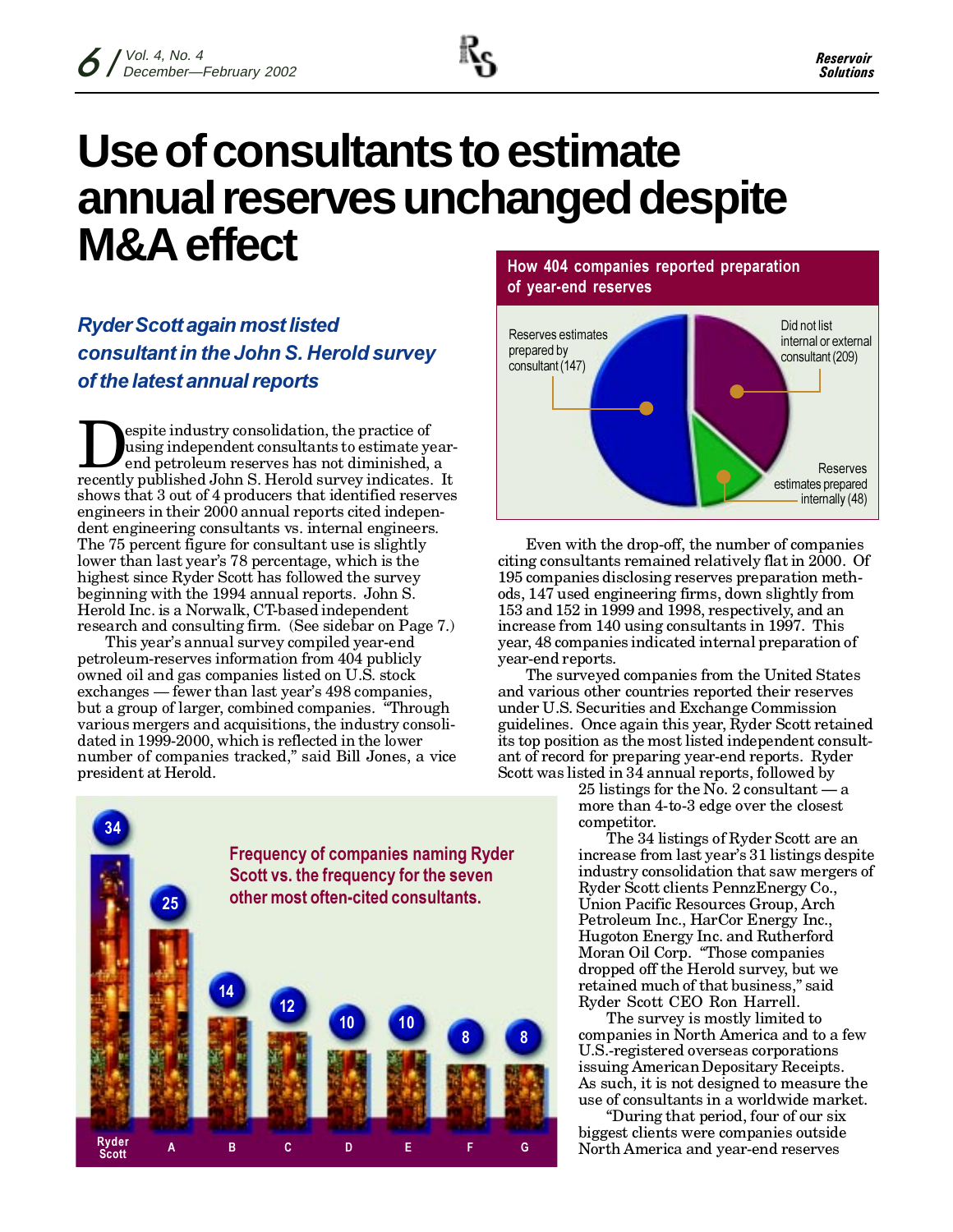## How "disclosing" companies reported preparation of year-end reserves



certifications were not the main focus for three of those," said Harrell. "These companies won't show up on the survey."

The Herold data shows that 209 companies (52) percent) did not release reserves-preparation information, a smaller percentage of non-disclosers than the 60 percent and 55 percent in 1999 and 1998, respectively. "A greater percentage of companies disclosing preparation methods in 2000 explains why there was less than a 4 percent drop in consultant listings amid a much larger 19 percent plunge in the number of companies tracked," said Jones. The Herold survey shows a net loss of only six disclosers that listed consultants (147 in 2000 vs. 153 in 1999) from an overall group of significantly fewer companies (404 in 2000 vs. 498 in 1999).

Overall, the Herold survey indicated that year-end reserves work in North America is spread among 39 small and large U.S. and Canadian shops. The mostoften-listed consultants have carved a lion's share of the market. The eight most-listed consultants garnered 67 percent of the listings or 120 of the 178 citations by 147 companies.

Generally, the largest U.S.-registered oil and gas companies used internal engineering staffs for annual reporting. However, 22 of the 50 largest corporations, as ranked by total assets in the latest "OGJ200," referred to outside consultants in their annual reports. (The OGJ200 is an *Oil & Gas Journal* list of the largest 200 publicly traded U.S. oil and gas producers.)

This is a four percent increase over last year and a 16 percent increase over 1998 when only 14 of the largest 50 companies cited independent reserves engineers. Although this two-year jump does not constitute a trend, inarguably the survey shows that commissioning third-party consultants to independently certify reserves is not a waning practice among the multi-billion-dollar, U.S.-registered upstream companies.

Ryder Scott was listed as the primary engineer doing year-end work for two of the three largest companies that cited consultants — No. 15 Apache Corp. with \$7.5 billion in assets and No. 16 Devon Energy Corp. with \$6.9 billion in total assets. Overall, Ryder Scott was cited by nine companies of the largest 50 — two more citations than the next closest consult-

**Please see Herold on Page 8** 

# Reserves replacement costs focus of new Herold report

The tracking of company-by-company reserves preparation is just a small fraction of the industry research conducted by John S. Herold Inc. Founded in 1948, the research and consulting firm provides financial, operational, merger-and-acquisition and capital-markets data and analysis on the energy industry.

Herold recently published its 34<sup>th</sup> Annual Reserve Replacement Cost Analysis that tracks, organizes and charts reserves-replacement costs, finding-and-development costs and other key metrics by company, by peer group, by regions of the world and in other detailed breakdowns.

"Oil and gas companies use our analysis to establish benchmarks in different operating provinces and to compare peer-group performance to their own," said Bill Jones, vice president of business development at Herold. "They also use it to set compensation goals and as background research in investor relations communications.'

Not only does the report track the relative performance of approximately 225 public oil and gas companies worldwide, but it identifies factors and trends affecting the industry's overall performance and direction. Herold compiles the database information from basic data in financial statements and generates performance ratios. The analysis is available in hardcopy and electronic formats, including online. For further information, contact Jones at the Houston office at 713-651-1399 or at bjones@herold.com.

# Percentage of companies that reported the use of consultants (vs. using internal engineers) to estimate year-end reserves\*



Year-end statistics for 1995 through 1997 were compiled by independent accounting firm Arthur Andersen LP.

Editor's Note: The survey is limited mostly to companies in North America and a few U.S.-registered overseas corporations. As such, the survey does not precisely measure year-end consultant use in a worldwide market.